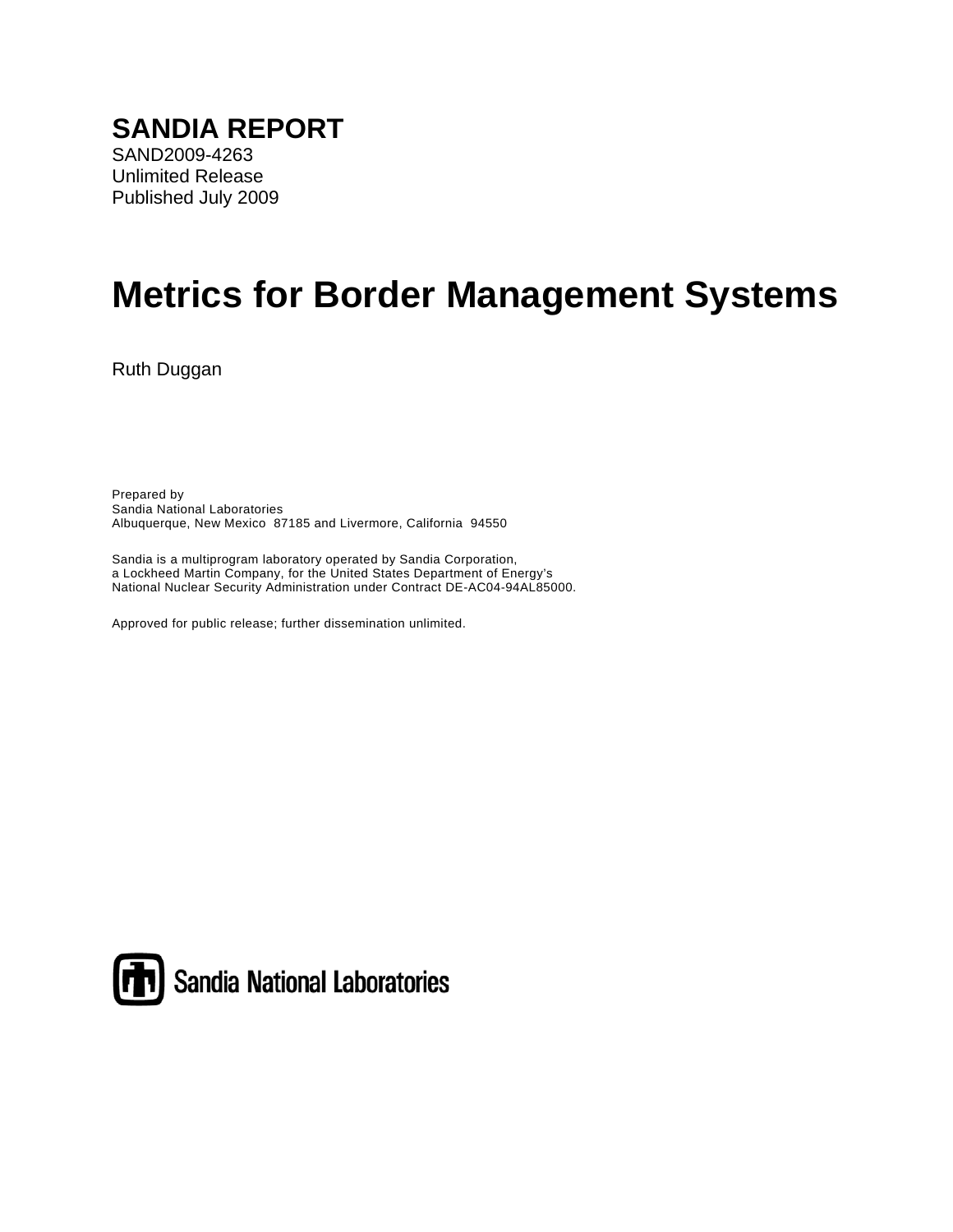Issued by Sandia National Laboratories, operated for the United States Department of Energy by Sandia Corporation.

**NOTICE:** This report was prepared as an account of work sponsored by an agency of the United States Government. Neither the United States Government, nor any agency thereof, nor any of their employees, nor any of their contractors, subcontractors, or their employees, make any warranty, express or implied, or assume any legal liability or responsibility for the accuracy, completeness, or usefulness of any information, apparatus, product, or process disclosed, or represent that its use would not infringe privately owned rights. Reference herein to any specific commercial product, process, or service by trade name, trademark, manufacturer, or otherwise, does not necessarily constitute or imply its endorsement, recommendation, or favoring by the United States Government, any agency thereof, or any of their contractors or subcontractors. The views and opinions expressed herein do not necessarily state or reflect those of the United States Government, any agency thereof, or any of their contractors.

Printed in the United States of America. This report has been reproduced directly from the best available copy.

Available to DOE and DOE contractors from

 U.S. Department of Energy Office of Scientific and Technical Information P.O. Box 62 Oak Ridge, TN 37831

| Telephone:       | $(865)$ 576-8401           |
|------------------|----------------------------|
| Facsimile:       | $(865)$ 576-5728           |
| E-Mail:          | reports@adonis.osti.gov    |
| Online ordering: | http://www.osti.gov/bridge |

Available to the public from U.S. Department of Commerce National Technical Information Service 5285 Port Royal Rd. Springfield, VA 22161

| $(800)$ 553-6847<br>Telephone:      |                                                            |
|-------------------------------------|------------------------------------------------------------|
| Facsimile:<br>$(703)$ 605-6900      |                                                            |
| orders@ntis.fedworld.gov<br>E-Mail: |                                                            |
| Online order:                       | http://www.ntis.gov/help/ordermethods.asp?loc=7-4-0#online |

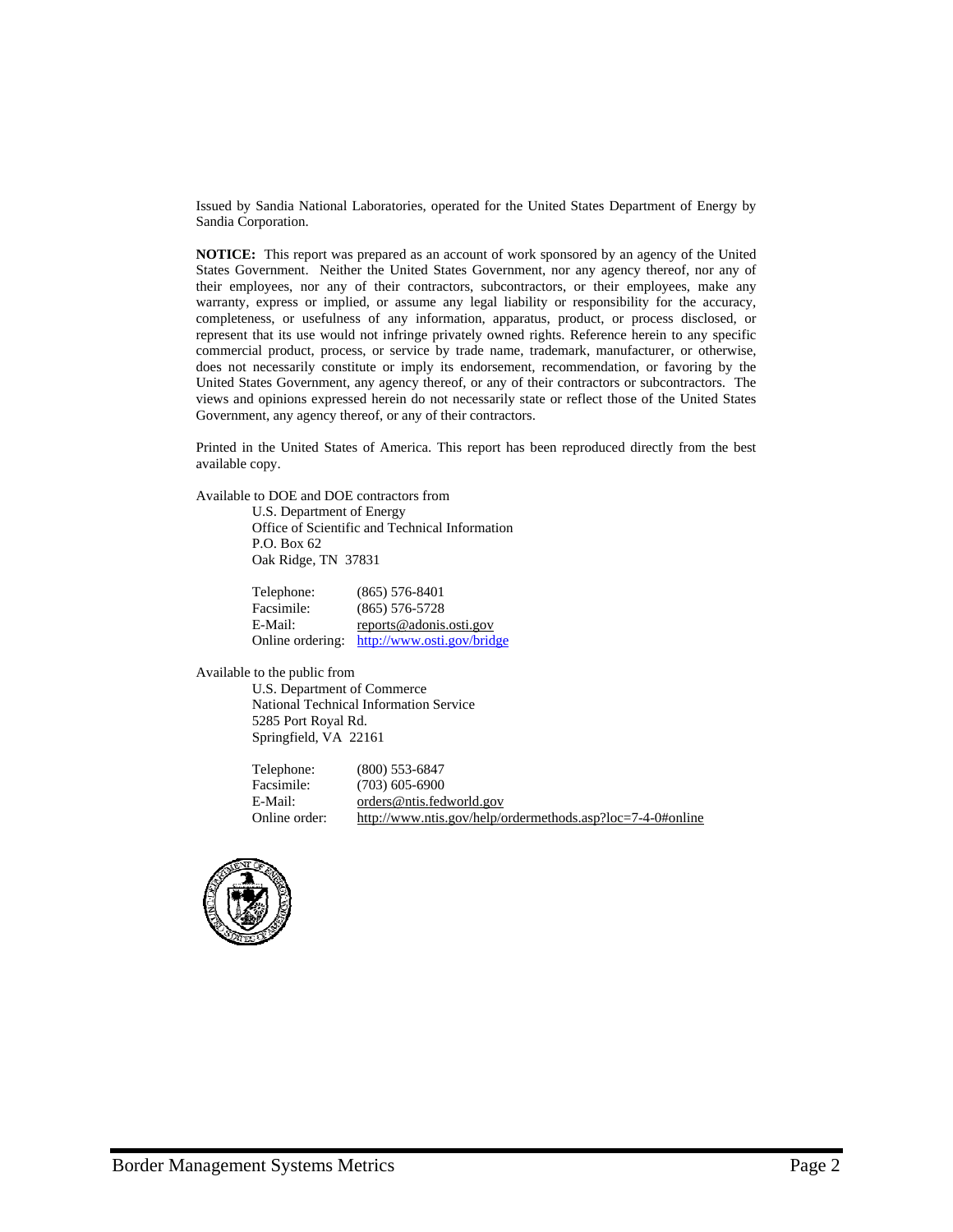SAND2009-4263 Unlimited Release Published July2009

# **Metrics for Border Management Systems**

Ruth Duggan, International Border Management Systems

Sandia National Laboratories P.O. Box 5800 Albuquerque, NM 87185-1373

#### **Abstract**

There are as many unique and disparate manifestations of border systems as there are borders to protect. Border Security is a highly complex system analysis problem with global, regional, national, sector, and border element dimensions for land, water, and air domains. The complexity increases with the multiple, and sometimes conflicting, missions for regulating the flow of people and goods across borders, while securing them for national security. These systems include frontier border surveillance, immigration management and customs functions that must operate in a variety of weather, terrain, operational conditions, cultural constraints, and geopolitical contexts. As part of a Laboratory Directed Research and Development Project 08-684 (Year 1), the team developed a reference framework to decompose this complex system into international/regional, national, and border elements levels covering customs, immigration, and border policing functions. This generalized architecture is relevant to both domestic and international borders. As part of year two of this project (09-1204), the team determined relevant relative measures to better understand border management performance. This paper describes those relative metrics and how they can be used to improve border management systems.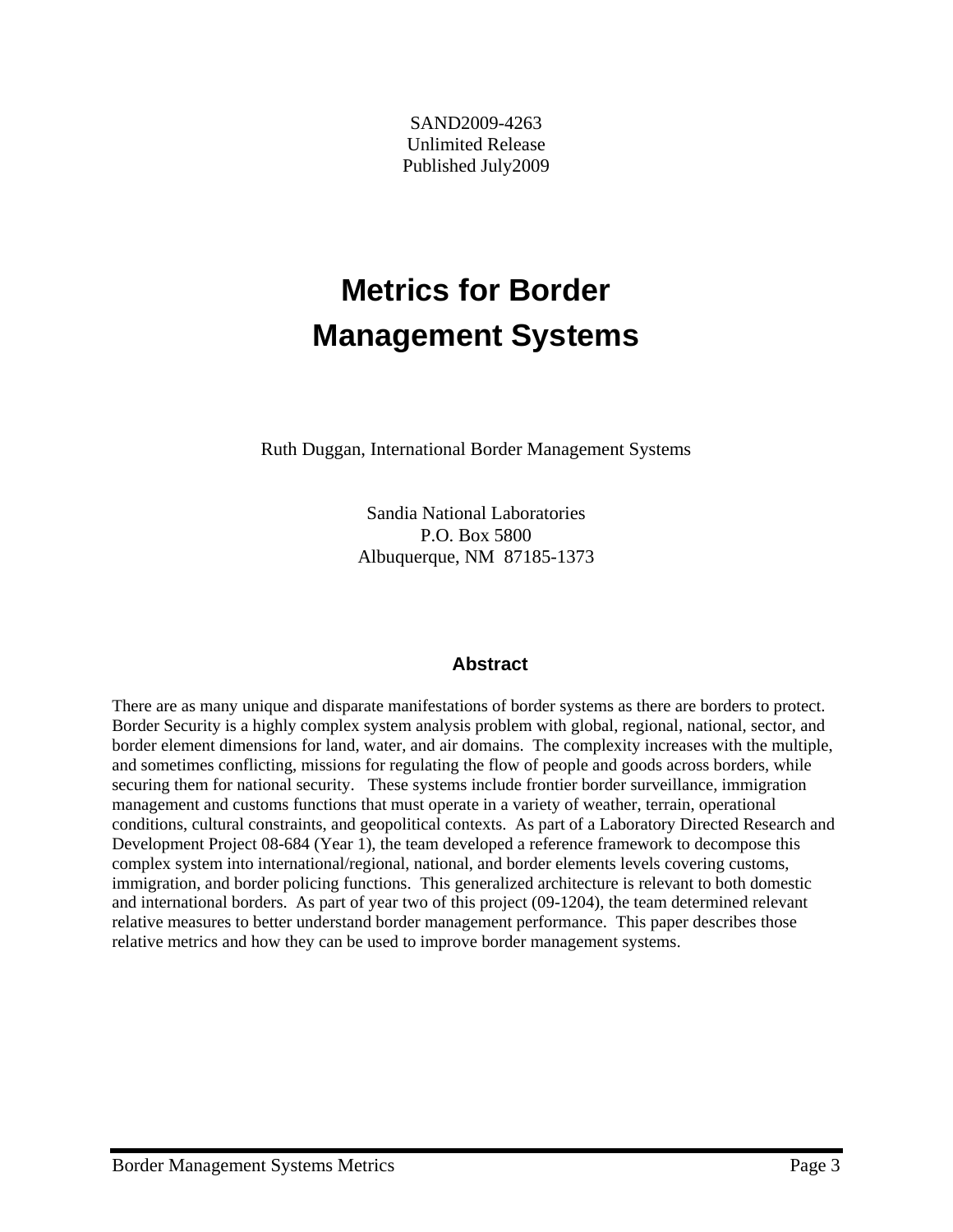## **Table of Contents**

## **Appendices**

| Appendix A - International Agreements/Conventions Related to Border Security 17 |  |
|---------------------------------------------------------------------------------|--|
|                                                                                 |  |
|                                                                                 |  |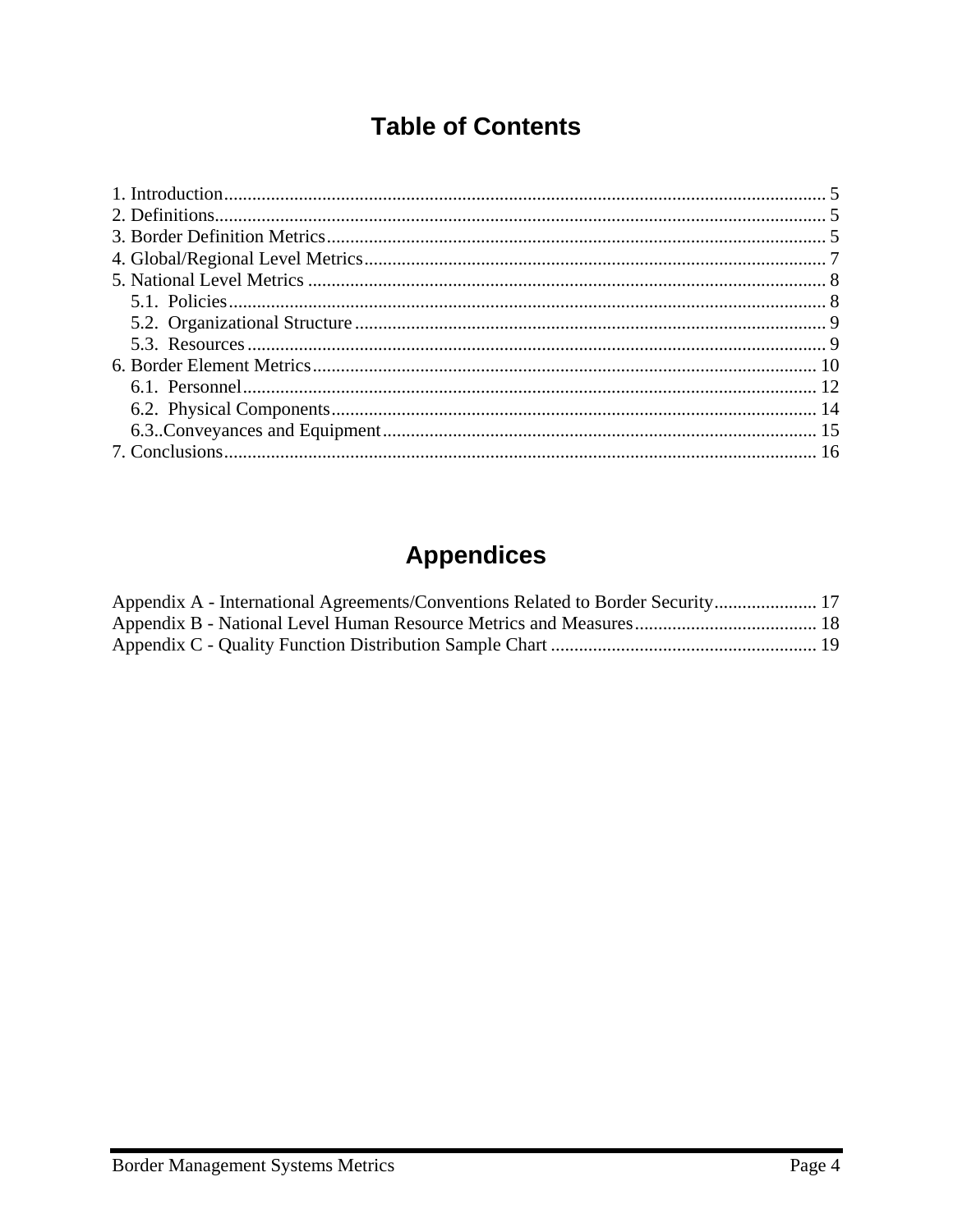## **Metrics for Border Management Systems**

## **1. INTRODUCTION**

There are as many unique and disparate manifestations of border systems as there are borders to protect. Border Security is a highly complex system analysis problem with global, regional, national, sector, and border element dimensions for land, water, and air domains. The complexity increases with the multiple, and sometimes conflicting, missions for regulating the flow of people and goods across borders, while securing them for national security. These systems include frontier border surveillance, immigration management, and customs functions that must operate in a variety of weather, terrain, operational conditions, cultural constraints, and geopolitical contexts. As part of the Laboratory Directed Research and Development (LDRD) Project 08-684 (Year 1), the team examined the applicability of the existing physical security Design and Evaluation Process Outline (DEPO) and found that the fixed facility model does not fit well for borders. It is now understood that borders are not easily controlled nor secured at the desired level and therefore, the risks, in general, must be managed. The LDRD team developed a universal border management systems reference architecture that facilitates and guides development of border management and is scalable and customizable for the various domains and specific elements. This generalized architecture is relevant to both domestic and international borders. A systems analysis methodology to identify potential border management system enhancements was also developed.

The research for this project has led to a better understanding of the critical role and application of relevant relative metrics to assess performance of these systems. Based on the border management systems architecture, a set of measures that cut across the multiple domains of land, water, and air and cut across the operational levels of global, regional, national, and border element applications were determined. This approach enabled coverage of the entire problem space and to form the basis for relative comparisons between pre- and post-enhancement. This approach also allows the analyst to compare performance among the many unique and disparate manifestations of border systems.

## **2. DEFINITIONS**

Because border management systems are complex systems occurring in a variety of operational environments, the following are defined for use in this report:

Metric – a characterization attribute used as a basis for comparison to provide meaningful information.

Measure – a standard by which to gauge performance of a metric.

Goal – a desired end state.

## **3. BORDER DEFINITION METRICS**

At the highest level, a border is defined as the boundary that is used to identify the sovereign territory of a country. The measure or attribute of concern at this level is the stability of the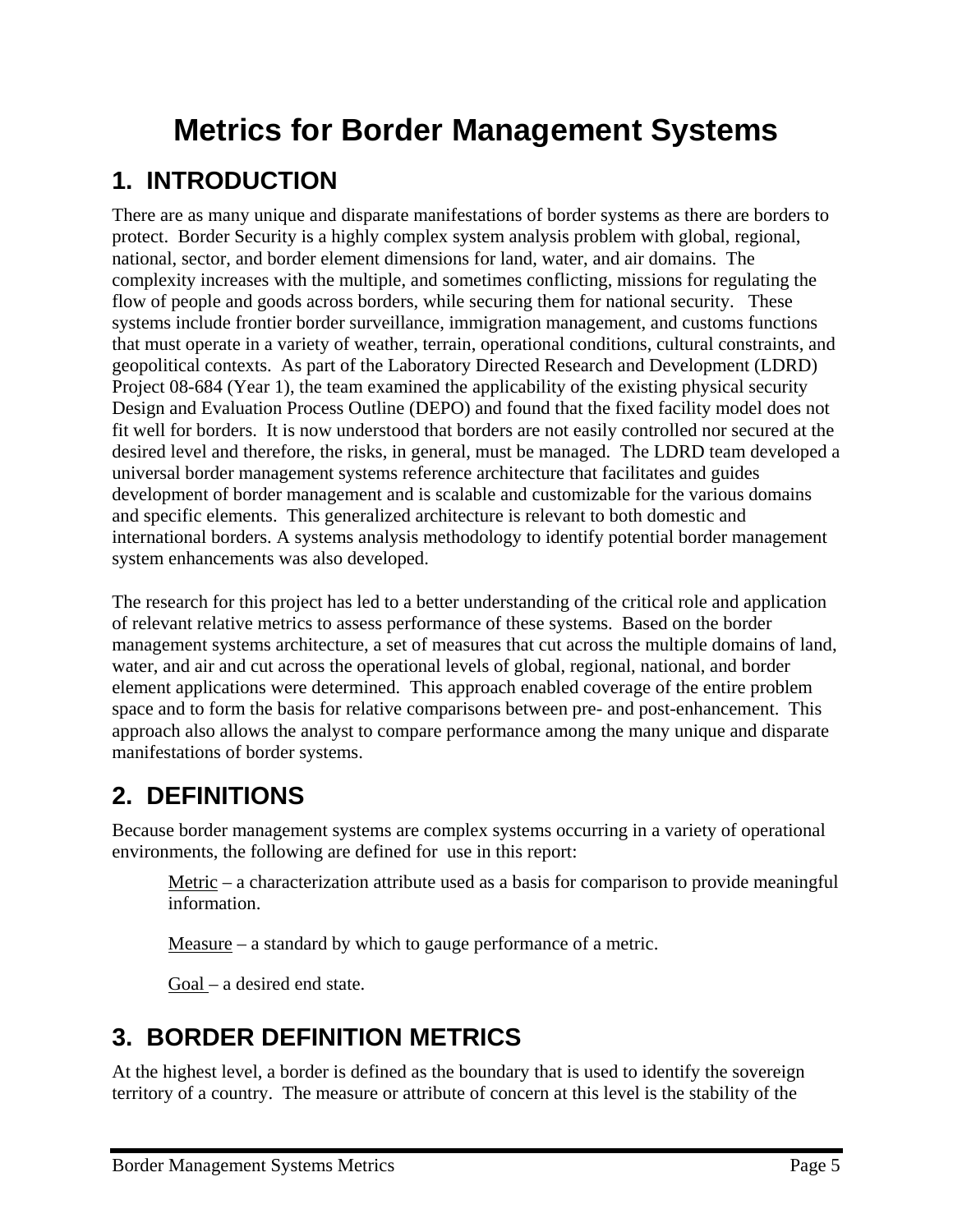border. The metrics of whether the border is defined and how well is it demarcated are used. For purposes of analysis, border stability is evaluated according to the following attributes:

| <b>Attribute</b>                        | Goal                                        |
|-----------------------------------------|---------------------------------------------|
| The degree to which the border is fully | Fully defined by geo-coordinates or         |
| defined                                 | fixed landmarks                             |
|                                         |                                             |
| The length of border in dispute         | No disputed borders                         |
|                                         |                                             |
| Whether the border definition and any   | <b>Registration with the United Nations</b> |
| disputes are registered with the United |                                             |
| <b>Nations</b>                          |                                             |
|                                         |                                             |
| The extent to which the border is       | Fully demarcated border                     |
| demarcated                              |                                             |
|                                         |                                             |

The analyst should then examine how the border is divided into operational sectors. This includes the official ports of entry (POE) at the three domains of land, water, and air (includes known unofficial ports of entry). The environmental conditions specific to the border sector should be described. This establishes a reference foundation for the analyst. The metrics associated with border sectors primarily focus on surveillance coverage and the illicit movement across borders.

One goal for the border management system is to achieve full surveillance coverage of the border or, at least improve coverage. The measure is based on the length of border under surveillance and then based on quality of the surveillance.

It is also important to understand the traffic currently crossing the border and to examine how that traffic changes as improvements are made to border security. The measures that can be used to determine traffic metrics include: Types and volume of traffic crossing borders at POE and crossing frontier borders. In general, the traffic crossing at official POE is considered to be legal traffic and that crossing frontier borders, is illicit traffic. While smuggling attempts typically occur at POE, there is usually significant smuggling through the frontier borders as well. Smuggling metrics are based on the types of smuggling techniques being used; the ability of the system to functionally detect those techniques; the number of smuggling events; quantity of material confiscated; and number of persons arrested or deported. It should be noted that it is impossible to know what has been successfully smuggled if the border system has never detected it. Understanding the techniques and vectors smugglers use at POE and frontier borders allow for border security upgrades to be measured through the changes in smuggling techniques (requiring more effort and sophistication on the part of the smuggler) or by increases in the volume of traffic interdicted. An assessment can be made about the interdiction success of the border management system if the number of arrests or detainments leading to prosecution increases, the percentage of captured illegal immigrant deportations increases, and the number of repeat offenders decreases.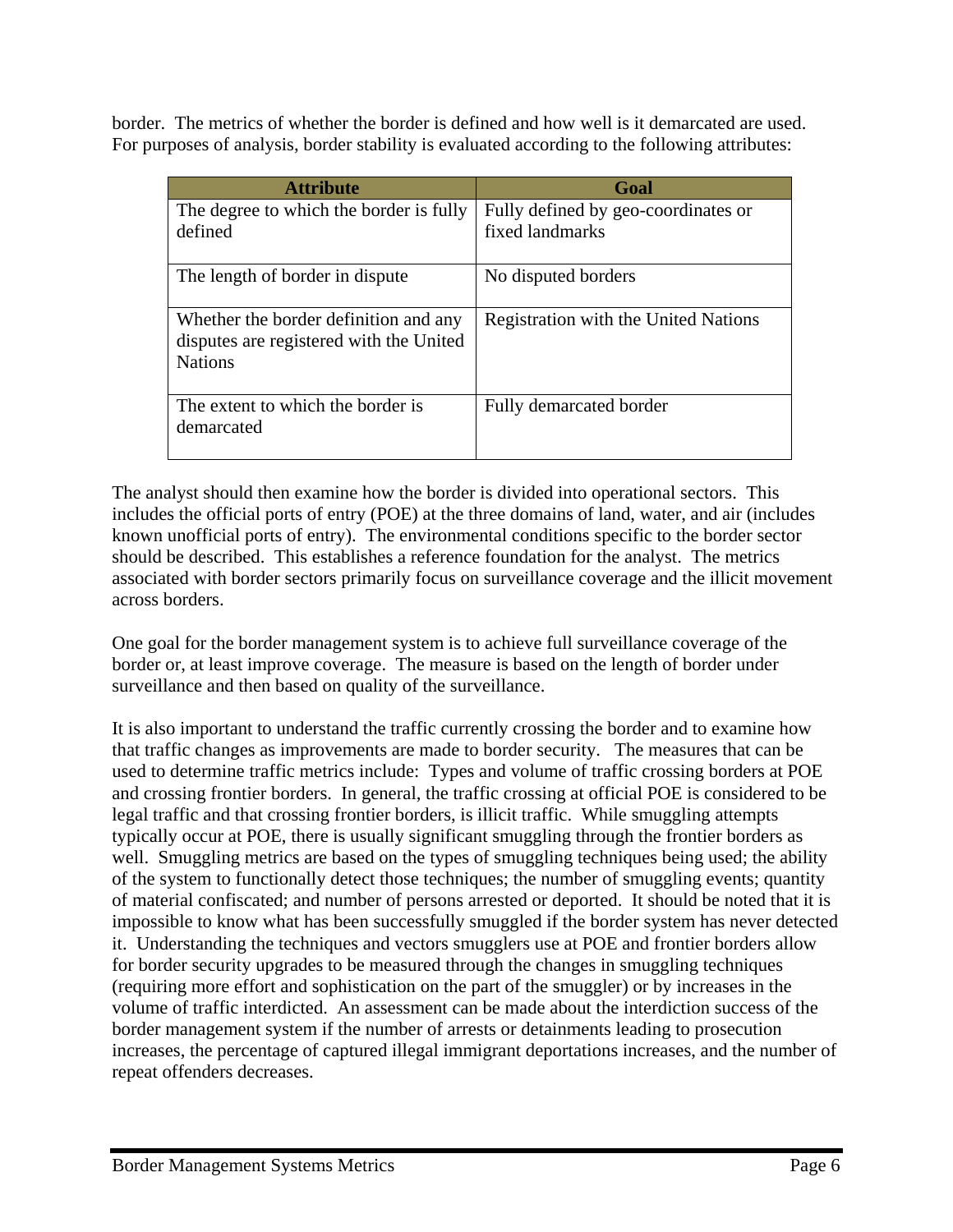## **4. GLOBAL/REGIONAL LEVEL METRICS**

The three aspects of global and regional border security are: transparency, cooperation, and communications. The metrics used in transparency relate to how well the county publishes it border policies and are based on the following attributes:

| <b>Attribute</b>                     | Goal                                           |
|--------------------------------------|------------------------------------------------|
| The degree to which border policies  | Full transparency of border policies           |
| are publicly available               | regarding immigration, customs, and            |
|                                      | frontier borders                               |
| The degree to which border policies  | Available in printed and electronic<br>$\circ$ |
| are accessible                       | media                                          |
|                                      | Available upon request from<br>$\circ$         |
|                                      | ministry(ies)                                  |
| Consistency of policy throughout all | Universal policies applicable to each          |
| borders                              | border sector                                  |
| The degree to which border policies  | Internationally available to all who           |
| are shared with neighbors and the    | request and shared with neighbors              |
| international community              | through information exchanges                  |

The metrics for assessing cooperation are based on participation (defined as a signatory or member state and associated report submissions) in the listed international agreements or conventions associated with border security. The goal should be to be an active participant in each of the agreements listed in Appendix A. A country's participation in a nuclear weapon-free zone can also be considered. A good reference site for identifying participation is also listed in Appendix A.

The metrics for communications at the international/regional level are based on the communication linkages between the country and its neighbors. Measures include the existence of communication linkages, the types of communication linkages, the level of communication linkages how often these linkages are used, under what circumstances, and a determination of whether these linkages are working. The goal should be a communication plan or system that includes cross border communications, regional/national communications, and intelligence communications. The following linkages should be considered internally and with each neighboring state:

- Cross border counterparts
- Site and regional headquarters
- Regional headquarters
- Regional counterparts
- Regional to national headquarters
- National counterparts
- Cross border intelligence counterparts
- Intelligence and border sites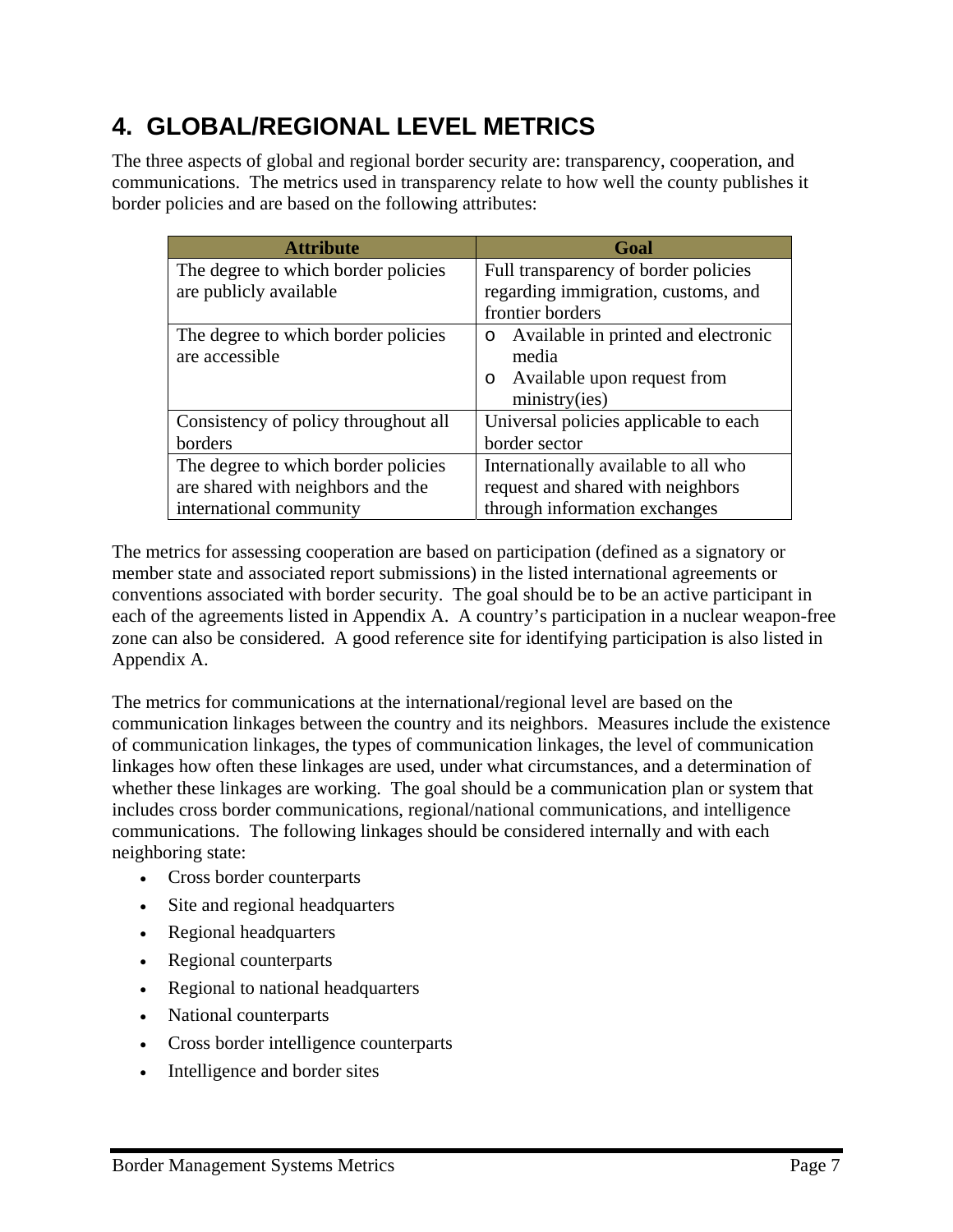## **5. NATIONAL LEVEL METRICS**

National level metrics are based on the information collected about the border definition, the analysis of border management systems focuses on national level factors such as: border management policies, organizational structure, and resources. The goal of these metrics should be to attain the right balance of organizational structure to ensure policy is promulgated efficiently; chain of command is exercised effectively; and resources are adequate to meet the operational demands of the border elements.

### *5.1. Policies*

Border management policies take the form of doctrine, regulations, and laws. The metrics used in this case are based on the existence of documented doctrine that covers the three functional elements of border management: Customs, Immigration, and Border Policing and whether that doctrine is consistently supported by existing regulations and laws. In the United States, Border Management functions are primarily covered by Title 8 of the Code of Federal Regulations (8 CFR). However, aspects of border management are also covered by Title 19 and Title 9. The key measures are laws and regulations granting border management personnel the authority to perform their jobs, defining jurisdictions, and covering:

- Customs (import and export)
- Immigration (legal versus illegal immigration, citizenship, foreign visit requests, refugees, etc.)
- Search and seizure of persons, conveyances, and cargo
- Legal process requirements

No judgment is made on the quality of the laws and regulations, but whether they exist, are not contradictory, and do not result in any jurisdictional or functional gaps. Therefore, the goals of a unified conduct of operations and a unified code of procedures supported by unified curriculum for training are desired. Conditions under normal operations, abnormal operations (acts of nature such as earthquakes or human error or accidents), and malevolent operations (war, terrorism) should all be covered as well as a clear indication of how border functions carry through to law enforcement and prosecution within the legal system. Some of the legal authorities that border forces should include in a legal system are:

- Legal border definitions and designations of official ports of entry for persons, conveyances, and cargo
- Authorities for decision making
- Jurisdictional limitations
- Security of communications
- Surveillance functions and covertness
- Search and seizure
- Contraband and weapons of mass destruction (WMD) detection
- Examination of documents, persons, cargo, conveyances
- Human rights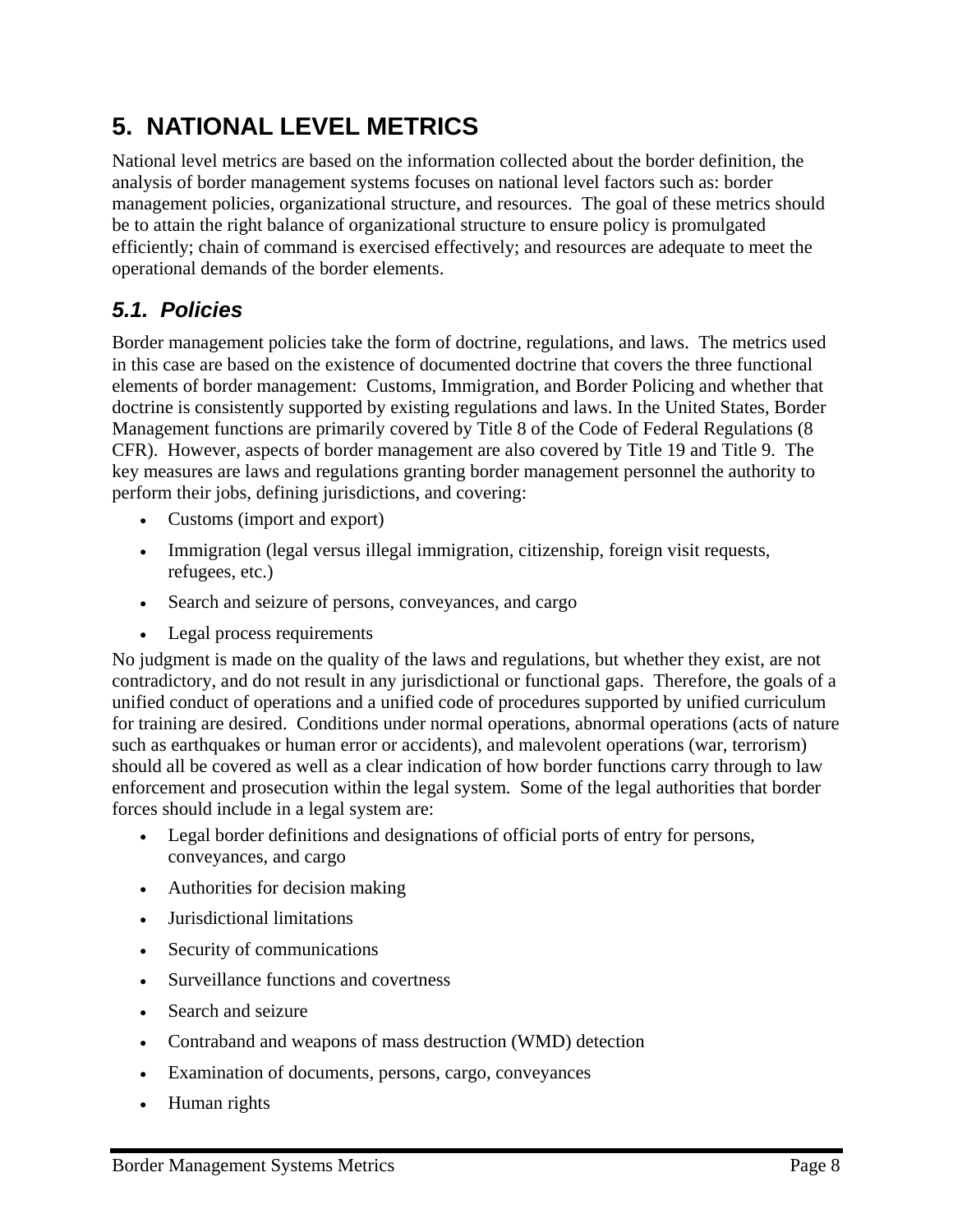- Emergency response
- Use of deadly force
- Visa regime or other travel document requirements for the movement of citizens and foreign nations
- Foreign trade and customs conventions
- Trade agreements or trade sanctions
- Illicit transnational crime or smuggling definitions
- Use of quarantine
- Plant and animal protection
- Hazardous material transport
- Air traffic
- Organization and jurisdiction of government authorities
- Regulation of foreign conveyances

### *5.2. Organizational Structure*

For organizational structure, the metrics are based on the complexity of the management structure and the extent of interagency cooperation. The key measure for this is, determining the level for which a single authority is responsible for border management. The goal for this metric is to have a centralized authority that addresses border management functions in a cohesive and comprehensive fashion. This entity may be a single organization such as the Department for Homeland Security in the United States or may be a council of ministries that are involved with various aspects of border management such as Foreign Affairs, Trade and Tourism, Intelligence and Security, etc. The structure of the chain of command is another metric that can be used with the goal of pushing decision-making to the lowest level to facilitate response to events. Another key measure is having a process for promulgation of change to policies or procedures throughout affected organizations. Communication processes can be improved using standard process improvement methodologies that seek to simplify processes and remove obstacles.

### *5.3. Resources*

Financial, technical, and human resources should be analyzed at a national level. The metrics for financial resources are based on the ability of a country to adequately fund border management and where border management fits within budget priorities. Often, the funding for border management is directly impacted by its position within the organizations responsible for the various functions and the priorities within that agency. If border elements lack basic resources for personnel to complete their jobs or there is insufficient funding to pay for border forces, the effectiveness of the border management system may be compromised. Measures for assessing financial resources can be the:

- Portion of national budget allocated to border management,
- Division in funding between labor, training, equipment, and supplies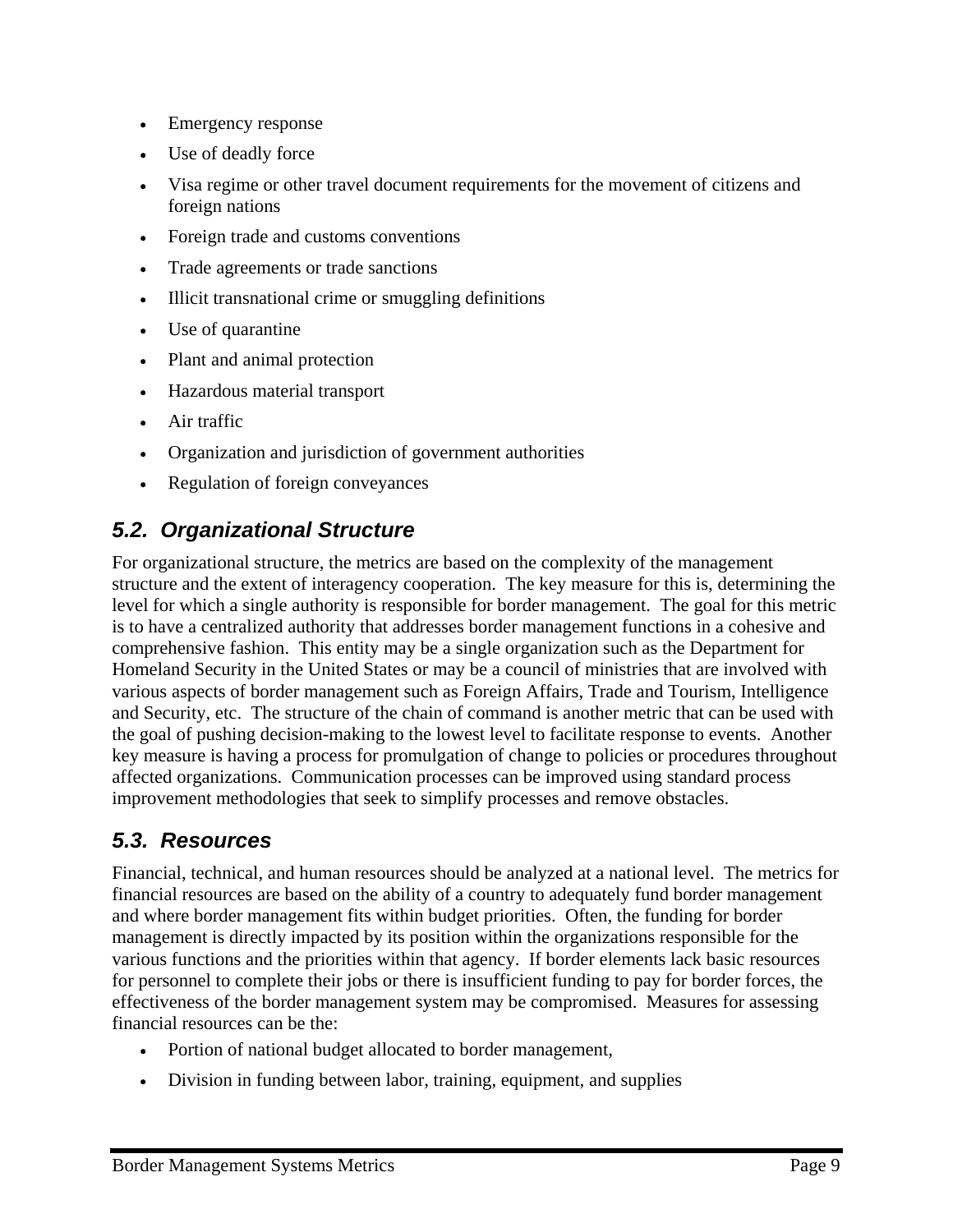Adequacy of funding to cover border functions.

Metrics for technical resources are based on how well equipment and technologies are supported. The measures for this include the existence of a nationally-based system for logistics supply and training on technologies and equipment and its ability to adequately support border element operations. Another measure that can be used is the Corruption Perception Index<sup>1</sup> published by Transparency International or the prevalence of bribes in border operations.

At a national level, the metrics for human resources are based on costs, whether there is sufficient manpower to cover 24/7 operations at the border for full border coverage, and to manage attrition. Cost measures include the cost of overtime, percentage deviation from allocated budget (overspent or underspent), and training costs. The number of qualified applicants that meet minimum skills, abilities, and knowledge requirements can provide a measure for the available resource pool capacities and the turnover rates can be an indicator for the experience base of the personnel pool. Hours of overtime can be a measure of human resource deficiencies. Additional human resource measures include the existence of a:

- Promotions system
- Rewards and recognition system
- Disciplinary action system
- Resource management system
- Personnel security/assurance system
- Credentials/access control system
- Career development system
- Process improvement system

If this is a targeted area for improvement, Appendix B lists goals and measures that can be associated with these types of subsystems.

A training program plays a huge role in human resource programs. Measures for training programs are based on whether training programs exist, how often personnel are trained and to what level, and the existence of certification programs. Training is also assessed at the border element level to address training needs specific to each border element instantiation.

## **6. BORDER ELEMENT METRICS**

At the border element level, border management systems deal with ports of entry and frontier border operations. There are personnel components, physical components, and information components. There are many opportunities for improvement that are found through characterization exercises described in the analysis framework report.<sup>2</sup> Since it is the mission of the border element to facilitate legal traffic while interdicting illegal traffic, the first set of metrics relate to the ability of official ports of entry to manage the volume and types of traffic

1

 $\frac{1}{1}$  http://www.transparency.org/policy research/surveys indices/cpi

<sup>&</sup>lt;sup>2</sup> Duggan, Ruth A., "International Border Management Systems: A Reference Architecture and Analysis Framework, Sandia National Laboratories, SAND2008-6568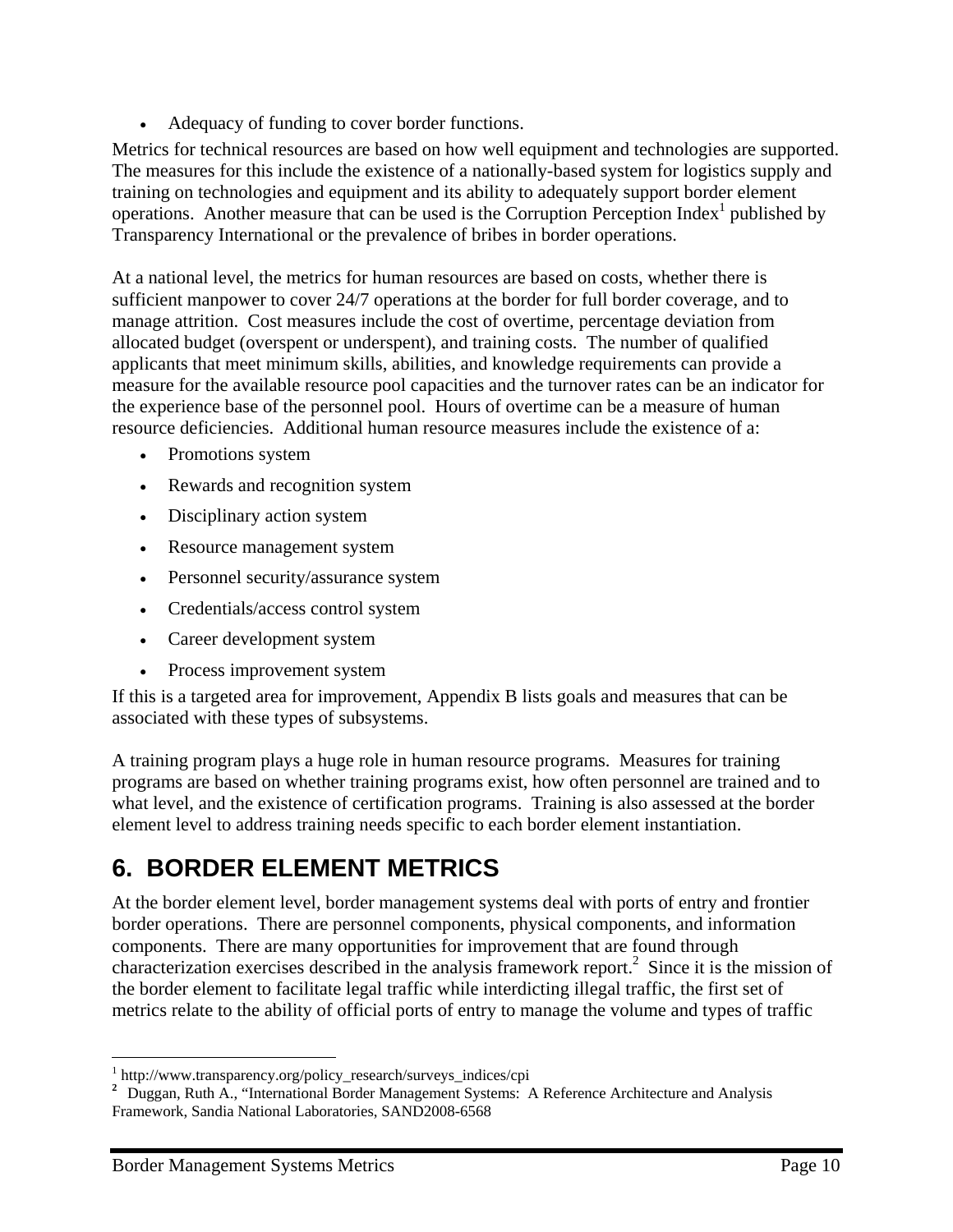typically seen at that site, as shown in Table 1. Functional metrics are based on the ability of a port of entry or frontier border site to accomplish the functions shown in Figure 1.

| <b>Metric</b>           | <b>Measure</b>                                                                                                                                                                                                                                                                                                                  | Goal                                                          |
|-------------------------|---------------------------------------------------------------------------------------------------------------------------------------------------------------------------------------------------------------------------------------------------------------------------------------------------------------------------------|---------------------------------------------------------------|
| <b>Routine Traffic</b>  | Based on daily averages, but also<br>captured per shift and by hour:<br>Number of persons passing through<br>the site versus maximum possible<br>Number of conveyances passing<br>$\bullet$<br>through the site versus maximum<br>possible<br>Number of cargo containers passing<br>through the site versus maximum<br>possible | Maximum number to facilitate<br>commerce and immigration      |
| <b>Traffic Flow</b>     | Number of processing steps                                                                                                                                                                                                                                                                                                      | Lowest number possible                                        |
|                         | Processing time per person, conveyance,<br>and cargo container                                                                                                                                                                                                                                                                  | Lowest time possible                                          |
|                         | Presence of a separate area for<br>secondary inspection                                                                                                                                                                                                                                                                         | Secondary inspection site away<br>from normal flow of traffic |
|                         | Percentage of traffic (persons,<br>conveyances, cargo containers) stopped<br>or diverted for secondary inspections                                                                                                                                                                                                              | Fewest number of false<br>secondary inspections               |
|                         | Processing time for secondary<br>inspections per person, conveyance,<br>cargo container                                                                                                                                                                                                                                         | Lowest secondary inspection<br>time                           |
| <b>Function Traffic</b> | Based on daily averages, but also<br>captured per shift and by hour:<br>Immigration processing time<br>Customs processing time                                                                                                                                                                                                  | Lowest possible processing times<br>for legitimate traffic    |
| <b>Time Lost</b>        | Processing time increases due to<br>Inadequate manpower<br>$\bullet$<br>Uncalibrated or failed equipment<br>Power or communications systems<br>loss                                                                                                                                                                             | Minimal impact to processing<br>times                         |

#### **Table 1. Routine Traffic Port of Entry Metrics**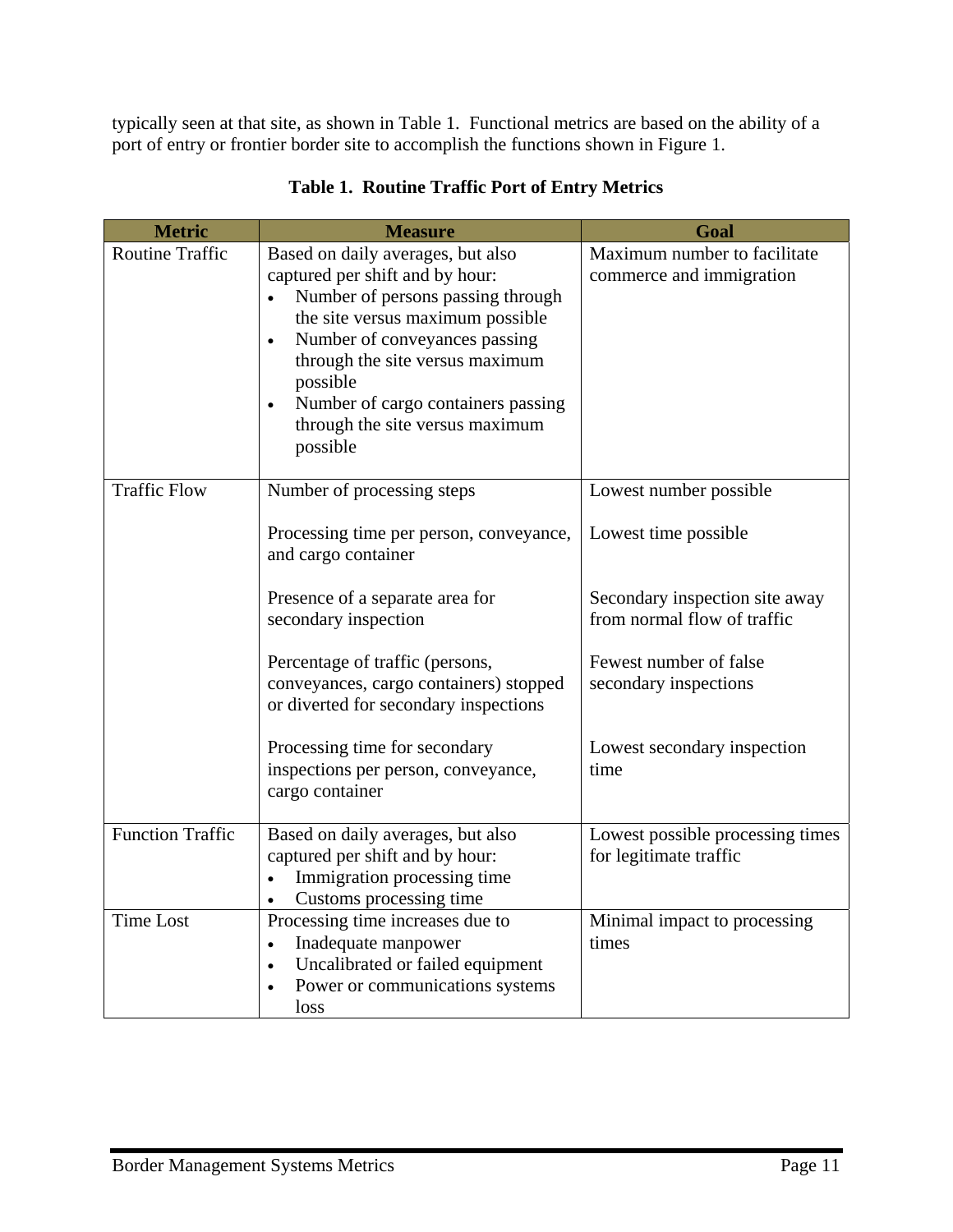

**Figure 1. Operational Functions** 

The existence measures can be characterized using a quality function distribution (QFD) chart such as the one illustrated in Appendix A for a frontier border. The QFD for frontier borders is based on the requirements for detection of illegal frontier borders across the three domains using various transportation modes:

Ground - aerial, vehicular, footpath (human or animal)

Rivers - underwater, ferry, motorboat, canoe/kayak

Coastal - ship, motorboat, canoe/kayak, underwater

**Note**: the equipment listed in a QFD for detection and inspection should be specific to the illicit traffic of concern at the port of entry and through frontier borders. There are also other, more specific metrics that can be used to determine whether changes to the personnel, physical, and/or information systems have a positive or negative impact.

### *6.1. Personnel*

While the metrics applied at the national level for human resources can also apply at the border element level, the metrics listed in Table 2 should be examined at the local or border element level. Metrics such as turnover rate, absences, access control and credentials, disciplinary action and training should all be examined for each port of entry or frontier border site to asses the impacts of changes to the site level border management system.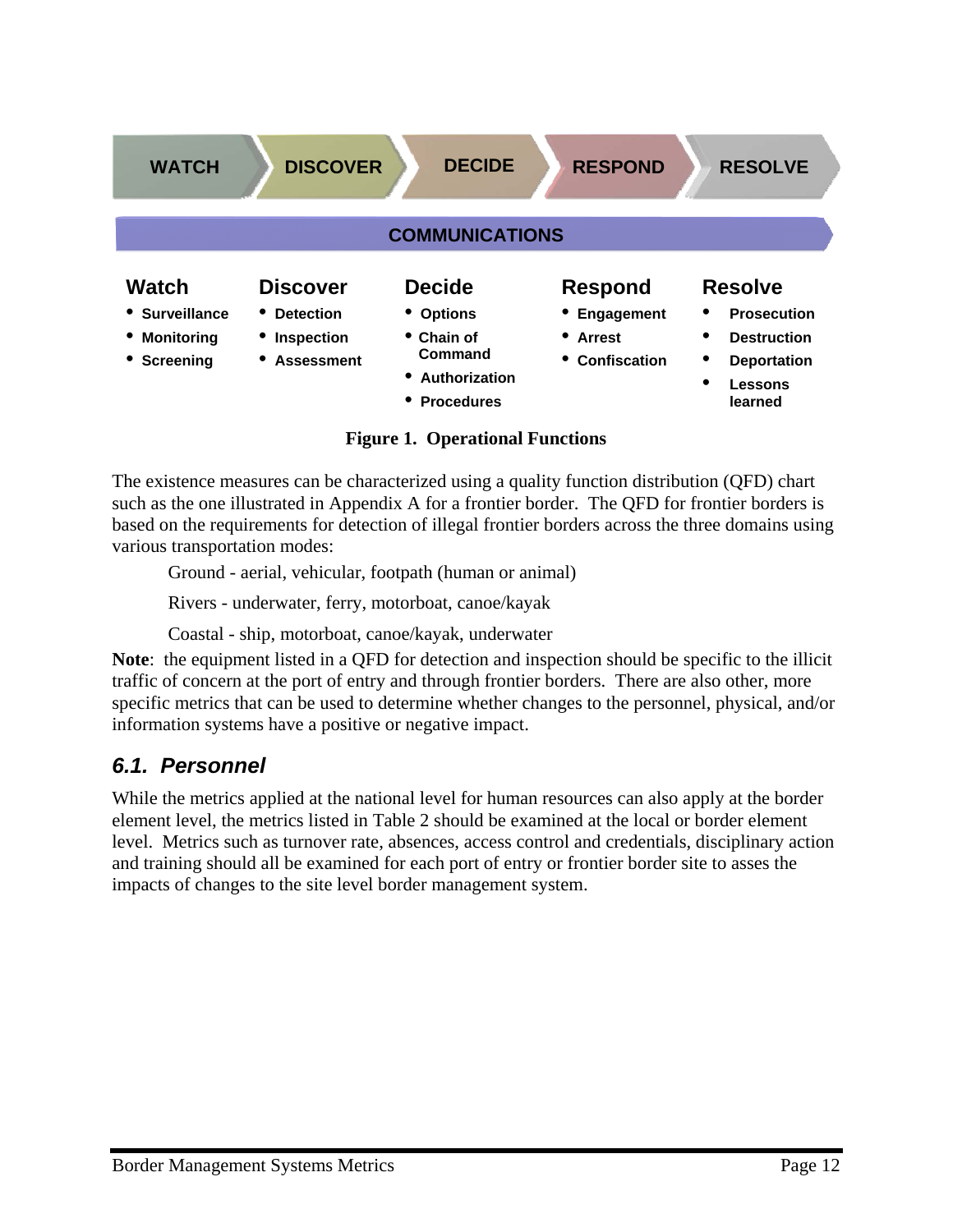| <b>Attribute</b>                            | <b>Measure</b>                                                                                                                                                                                                                                                                                                             | Goal                                                                                                                                                                                                                                               |
|---------------------------------------------|----------------------------------------------------------------------------------------------------------------------------------------------------------------------------------------------------------------------------------------------------------------------------------------------------------------------------|----------------------------------------------------------------------------------------------------------------------------------------------------------------------------------------------------------------------------------------------------|
| Turnover rate                               | Number of personnel losses<br>$\bullet$<br>versus personnel gains<br>Gap between personnel needs<br>$\bullet$<br>and personnel available<br>Number of days to fill a posting<br>$\bullet$                                                                                                                                  | As low as possible                                                                                                                                                                                                                                 |
| Absences<br>(vacation, sick<br>leave, etc.) | Number of days lost due to<br>vacation<br>Number of days lost due to<br>$\bullet$<br>illness<br>Number of days lost due to<br>injury<br>Number of hours of overtime<br>due to absences                                                                                                                                     | As low as possible                                                                                                                                                                                                                                 |
| Disciplinary<br><b>Actions</b>              | Number of disciplinary actions<br>Number of terminations for<br>disciplinary reasons                                                                                                                                                                                                                                       | As low as possible                                                                                                                                                                                                                                 |
| Credentials                                 | Existence of distinguishing<br>credentials<br>Percentage of personnel having<br>$\bullet$<br>credentials                                                                                                                                                                                                                   | All personnel have them                                                                                                                                                                                                                            |
| <b>Access Control</b>                       | Number of restricted areas<br>$\bullet$<br>Number of personnel permitted<br>in each restricted area<br>Number of credentials that are<br>$\bullet$<br>lost or stolen<br>Number of persons on access<br>$\bullet$<br>control lists who are no longer<br>at the site or no longer have a<br>need to access a restricted area | Implementation that limits<br>unauthorized personnel from<br>restricted security areas<br>Limited to fewest number<br>with minimum access<br>attempts<br>Credentials all accounted for<br>and in good shape<br><b>Updated Access Control lists</b> |
| Training                                    | Number of personnel with basic<br>knowledge, skills, and abilities<br>Number of personnel trained on<br>$\bullet$<br>site specific procedures and<br>equipment<br>Process for capturing lessons<br>learned<br>Number of lessons learned<br>captured                                                                        | All personnel have basic law<br>enforcement knowledge,<br>skills, abilities, and authorities<br>Site specific training is<br>conducted<br>Process incorporating<br>operational lessons learned                                                     |

#### **Table 2. Border Element Personnel Management Metrics**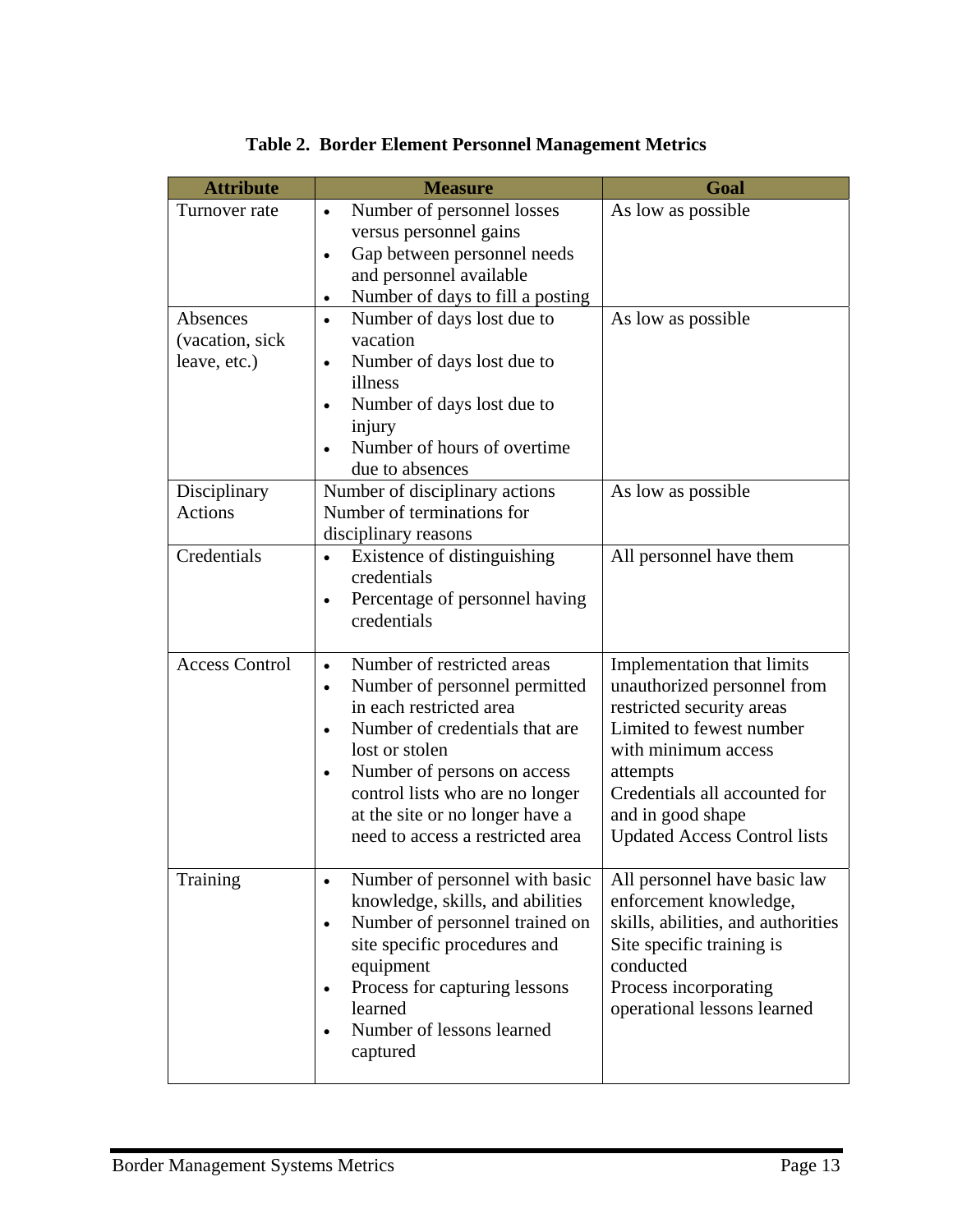### *6.2. Physical Components*

There are many facets to the physical components found in border elements. While there are components unique to ports of entry or frontier borders, there are many components that exist in both contexts. The metrics that are relevant depend on what is present at the site. The metrics listed in Table 3 apply to either ports of entry or frontier border sites.

| <b>Attribute</b>            | Goal                                                                                          | <b>Measure</b>                                                                                                                                   |
|-----------------------------|-----------------------------------------------------------------------------------------------|--------------------------------------------------------------------------------------------------------------------------------------------------|
| <b>Infrastructure</b>       |                                                                                               |                                                                                                                                                  |
| Power                       | 100 % available and<br>conditioned                                                            | • Number of power outages per<br>year<br>• Number of brown-outs per year<br>• Average duration of each                                           |
| Communications              | 100% available                                                                                | • Number of communication<br>system breakdowns<br>• Number of events during which<br>communications failed                                       |
| Data transmission lines     | 100% available                                                                                | Number of times data failed to<br>transmit or be received                                                                                        |
| <b>Barriers</b>             | Well maintained and<br>increase delay to<br>adversary to facilitate<br>detection and response | Delay time provided versus<br>response time after detection                                                                                      |
| <b>Surveillance</b>         | Full coverage of the<br>border for the full<br>range of border threats                        | Field of view and resolution to<br>observe the entirety of the border                                                                            |
| <b>Inspection/Detection</b> | Force multiplying<br>technology/equipment<br>with low false<br>alarm/nuisance alarm<br>rates  | • False alarm and nuisance alarm<br>rates<br>• Manpower addition or<br>reductions due to addition of<br>technology<br>• Capability added or lost |
| <b>Response</b>             | Timely and sized right<br>for successful<br>interdiction                                      | • Response time<br>• Number of response forces<br>versus persons captured                                                                        |

**Table 3. Generic Physical Component Metrics at the Border Element Level**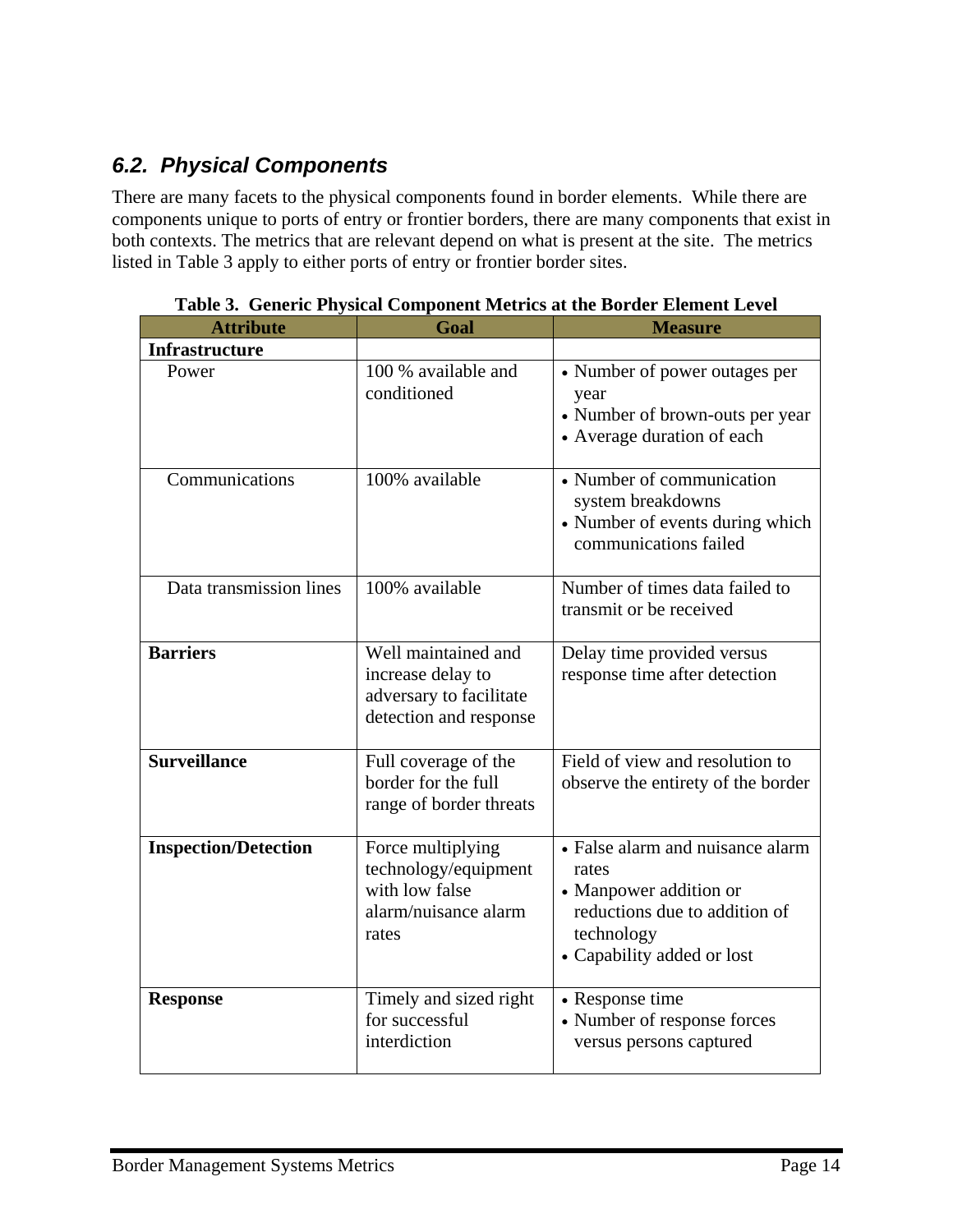### *6.3. Conveyances and Equipment*

Conveyances and equipment employed at ports of entry or used to support frontier border operations vary from site to site and country to country. This set of measures can be used to determine the metrics for operational level, performance, and logistics:

- Level of operation based on whether the conveyance or equipment is used; if used, for what percentage of operational day or circumstances; and number of personnel able to use the conveyance or equipment.
- Performance based on whether the equipment or conveyance performs its intended function, operates as a force multiplier, personnel error rates, and periodic testing. Measures include the number of unresolved alarms, false alarm rate, nuisance alarm rates, and human error rates.

Logistics are based on:

- Consumable requirements adequate supplies of consumables (batteries, fuel, ammunition, etc) to meet operational and readiness certification levels
- Spares requirements appropriate spares available onsite and/or the lead time to get spares
- Repair requirements mean time between failures, mean time to repair, mean time waiting for repairs, mean cost to repair, period for preventative maintenance
- Training requirements number of personnel trained to perform basic repairs and specialized maintenance
- Life cycle requirements costs to implement, duration of utility, and retirement costs

Additional metrics apply to detection systems. These include:

- Range of detection
- Detection field
- Power and communication loads
- Signal-to-noise ratio
- Sensitivity
- False alarm/nuisance alarm rates
- Indicators of state of health
- Calibration frequency
- Interoperability or interface factors
- Environmental factors such as terrain, climate, weather, flora, and fauna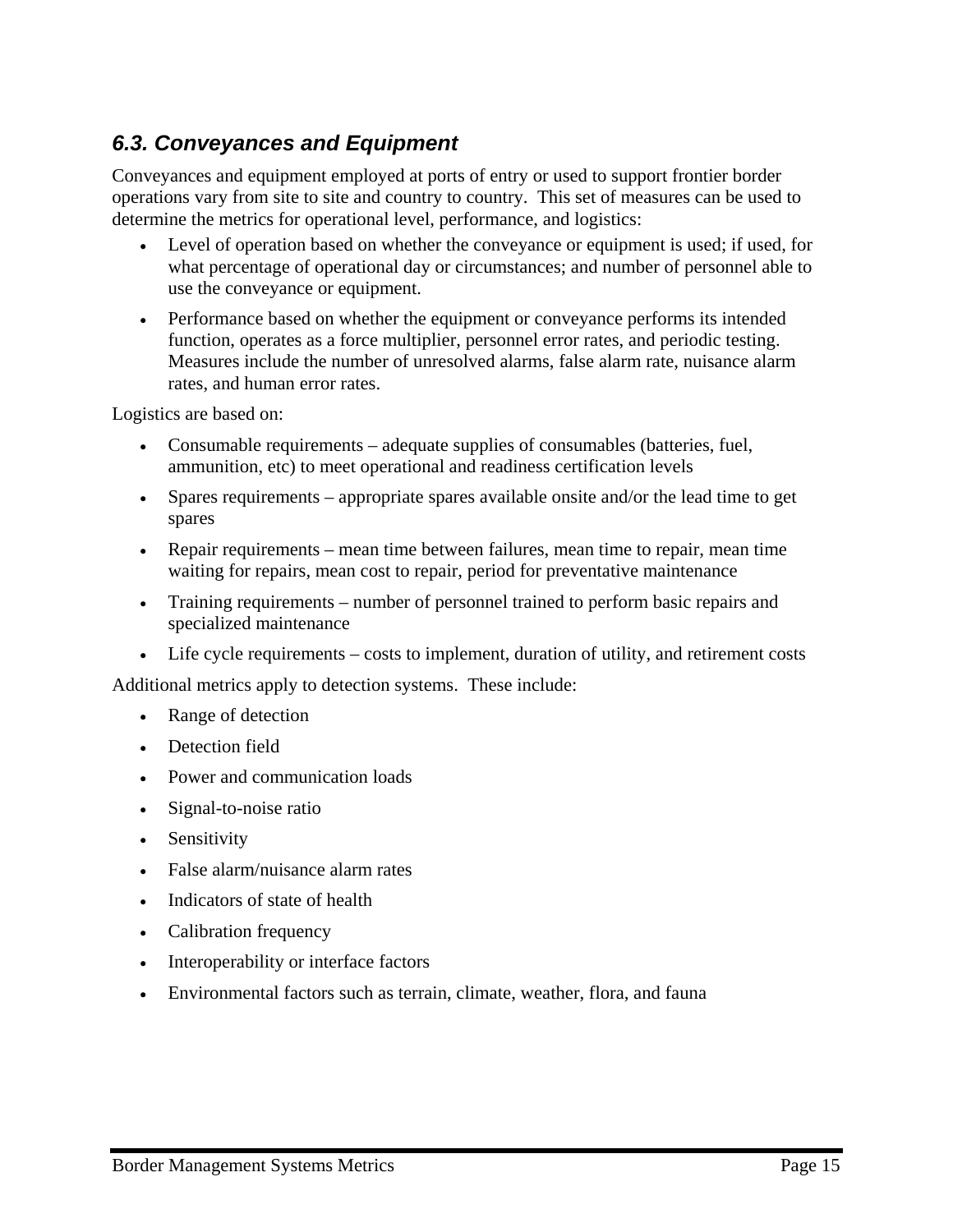For specific border element instantiations, other metrics may apply. For whatever metrics are used, it is important that measures and goals be associated with those metrics. The measures for assessing this can be based on the following:

- Down-times of border element personnel, equipment, vehicles, weapons etc. due to inadequate battery supplies, lack of ammunition or other consumables such as adequate clothing for environment conditions, oil, and fuel.
- Number of personnel trained on site specific procedures, competency training on basic equipment operation and maintenance.
- Down-time of equipment due to lack of spare parts or maintenance personnel.

## **7. CONCLUSIONS**

Measures of effectiveness may allow for some basis of comparison for old and new methods or procedures as well as technological enhancements to determine the success or failure of changes to a border management system. Using these relative metrics versus absolute metrics allows the analyst to narrow the measurable data collected to answer specific performance questions. Sector ratings can then be used for national strategic planning of resources. To the extent countries are willing to share, the measures can be used to demonstrate the effectiveness of best practices, designs, and equipment/technology while taking into account the unique context in which every system operates.

Collecting data that measures effectiveness requires a dedicated effort to collect and maintain records. In many areas of the world, border management resources are already severely strained. However, for some of these metrics, information may have already been collected and will just need to be analyzed. Lack of these types of measures can limit the ability of a border management system to justify its costs and support its strategic planning, and make it difficult to defend its human, equipment, and technical resource demands.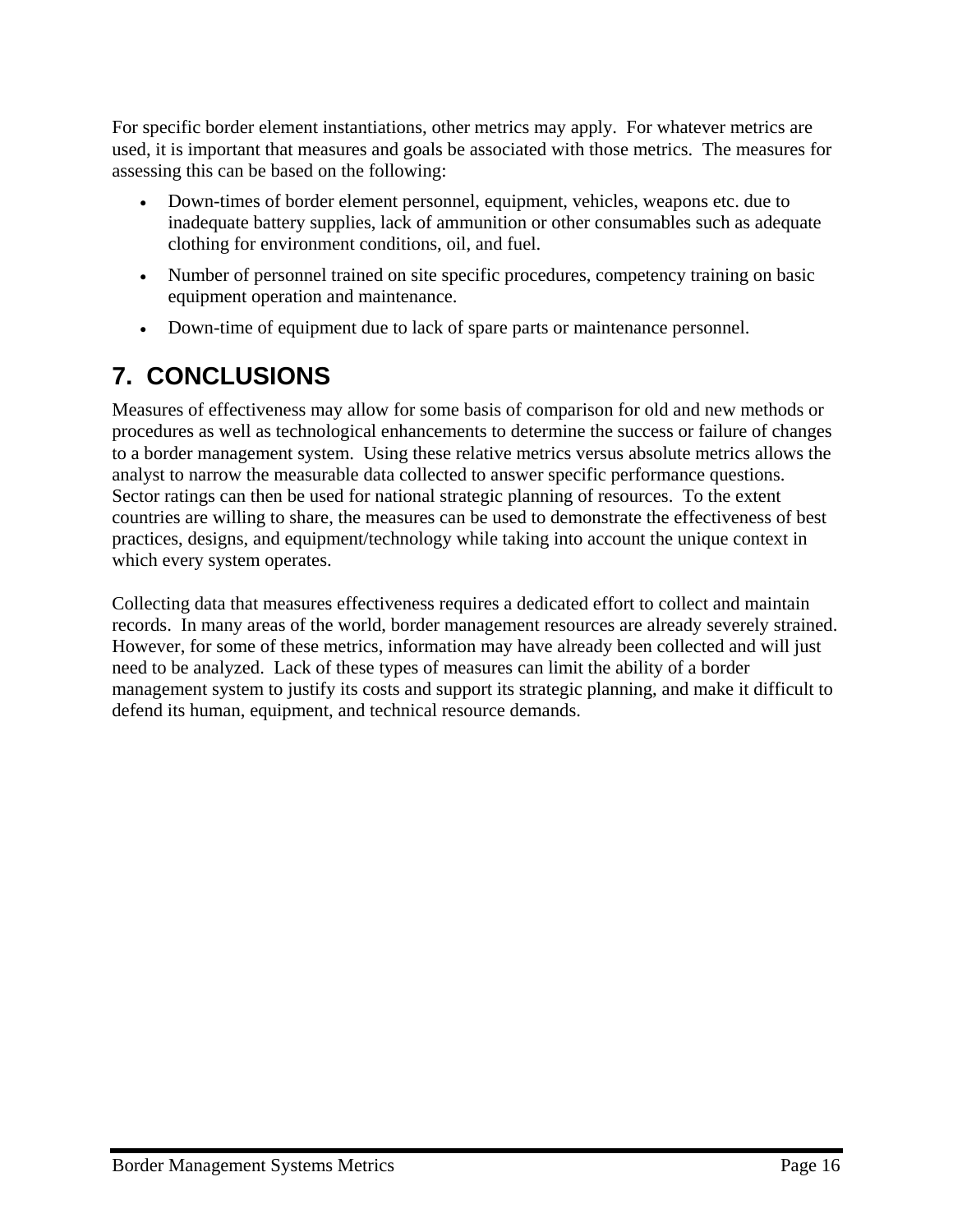### **Appendix A - International Agreements/Conventions Related to Border Security**

#### **Border Security**

United Nations Security Council Resolution 1540/1810

#### **Export Control**

- Australia Group
- Guidance on the Import and Export of Radioactive Sources
- International Code of Conduct Against Ballistic Missiles
- Missile Technology Control Regime
- Nuclear Suppliers Group
- Wassenaar Arrangement
- Zangger Committee

#### **WMD Nonproliferation**

#### *Nuclear/Radiological*

- Treaty on the Nonproliferation of Nuclear Weapons (NPT)
- Comprehensive Test Ban Treaty
- Convention on the Physical Protection of Nuclear Material
- Convention on Nuclear Safety
- Joint Convention of the Safety of Spent Fuel Management and on the Safety of Radioactive Waste Management
- Code of Conduct on the Safety and Security of Radioactive Sources

#### **Chemical/Biological**

- Convention on the Prohibition of the Development, Production, Stockpiling and Use of Chemical Weapons and on Their Destruction (CWC)
- Convention on the Prohibition of the Development, Production and Stockpiling of Bacteriological (Biological) and Toxin Weapons (BTWC)

#### **Reference to measure participation:**

http://www.nti.org/e\_research/official\_docs/inventory/index.html#treaties.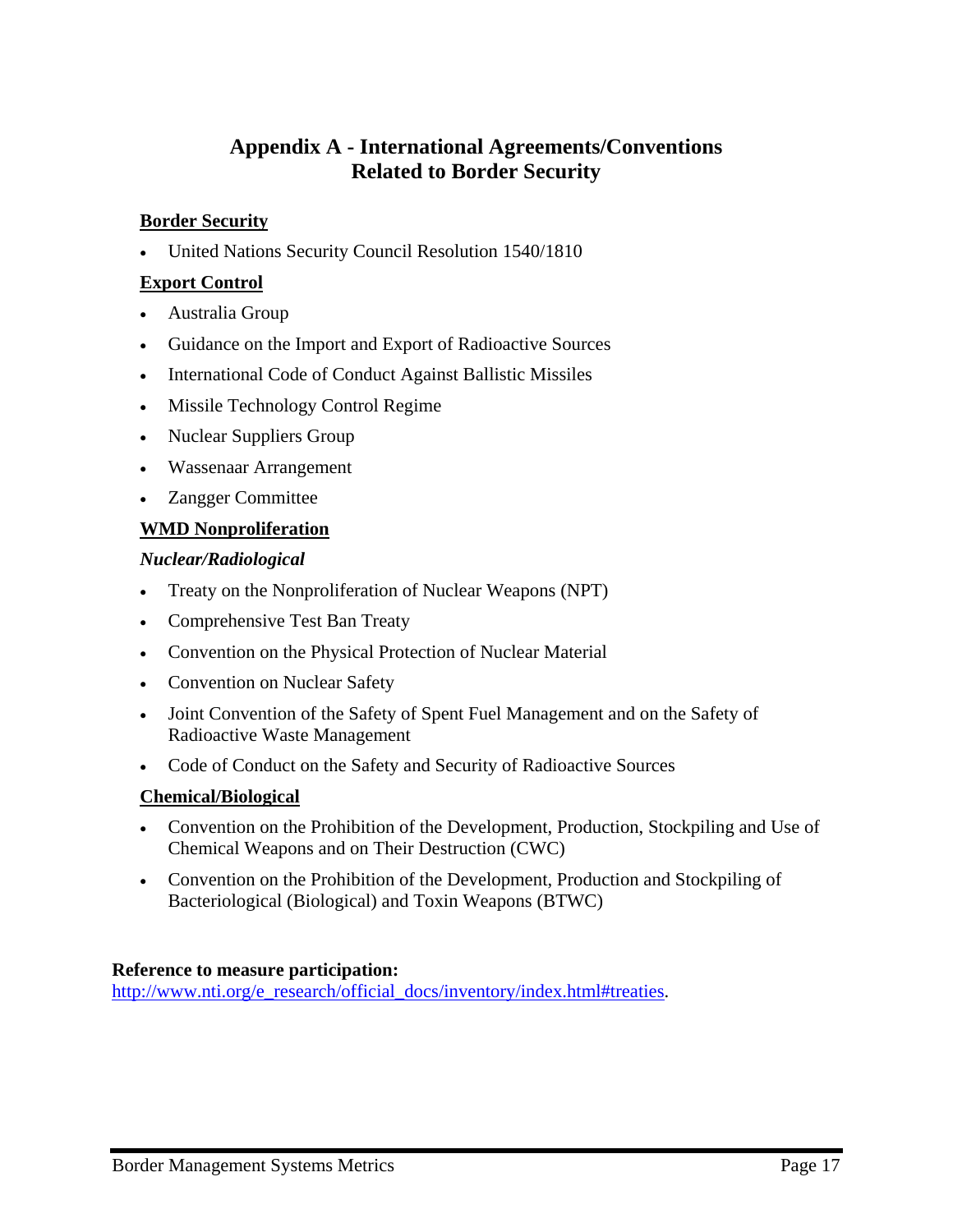| Appendix B - National Level Human Resource Metrics and Measures |  |
|-----------------------------------------------------------------|--|
|-----------------------------------------------------------------|--|

| <b>Attribute</b>                                               | Goal                                                                                                                                                                              | <b>Measures</b>                                                                                                                                                                                                                                                                                          |
|----------------------------------------------------------------|-----------------------------------------------------------------------------------------------------------------------------------------------------------------------------------|----------------------------------------------------------------------------------------------------------------------------------------------------------------------------------------------------------------------------------------------------------------------------------------------------------|
| <b>Promotion System</b>                                        | Promotion system based on merit and<br>experience versus age or politics                                                                                                          | Percentage of personnel promoted<br>each year                                                                                                                                                                                                                                                            |
| <b>Rewards and</b><br><b>Recognition System</b>                | Rewards and recognition system that<br>is timely, fair, and provides incentive<br>for improved performance                                                                        | • Percentage of personnel receiving<br>recognition and receiving rewards<br>• Time between performance and<br>recognition or reward                                                                                                                                                                      |
| <b>Disciplinary Action</b><br><b>System</b>                    | A system that clearly states conditions<br>for being placed under disciplinary<br>action, who has the authority to do<br>this, and what the results are for<br>success or failure | Percentage of employees under<br>disciplinary action                                                                                                                                                                                                                                                     |
| <b>Resource Management</b><br><b>System</b>                    | A system that covers recruitment,<br>rotations, absences, terminations,<br>retirements, complaints, training, and<br>performance measures                                         | • Percentage of employees who<br>leave per year<br>• Percentage of employees who<br>leave within three years of being<br>hired<br>• Average number of days to fill<br>postings<br>• Number of sick days due to illness<br>and/or injury<br>• Percentage of uplanned overtime<br>• Percentage absenteeism |
| <b>Personnel</b><br><b>Security/Assurance</b><br><b>System</b> | A system that includes some form of<br>background check with periodic<br>updates and health testing                                                                               | Number of security violations<br>Percentage of employees with<br>security violations                                                                                                                                                                                                                     |
| <b>Credentials and Access</b><br><b>Control System</b>         | A credential that distinguishes<br>authorized border forces and is used as<br>part of an access control system to<br>limit access to areas to specific<br>personnel               | • Percentage of personnel with<br>credentials<br>• Number of persons with access<br>per restricted area                                                                                                                                                                                                  |
| <b>Career Development</b><br><b>System</b>                     | A system that promotes the growth<br>and development of its employees                                                                                                             | • Hours of career development<br>training per person per year<br>• Number of exercises, training<br>courses per employee per year                                                                                                                                                                        |
| <b>Process Improvement</b><br><b>System</b>                    | A system for incorporating lessons<br>learned at the national level                                                                                                               | Percent of processes and procedures<br>updated annually                                                                                                                                                                                                                                                  |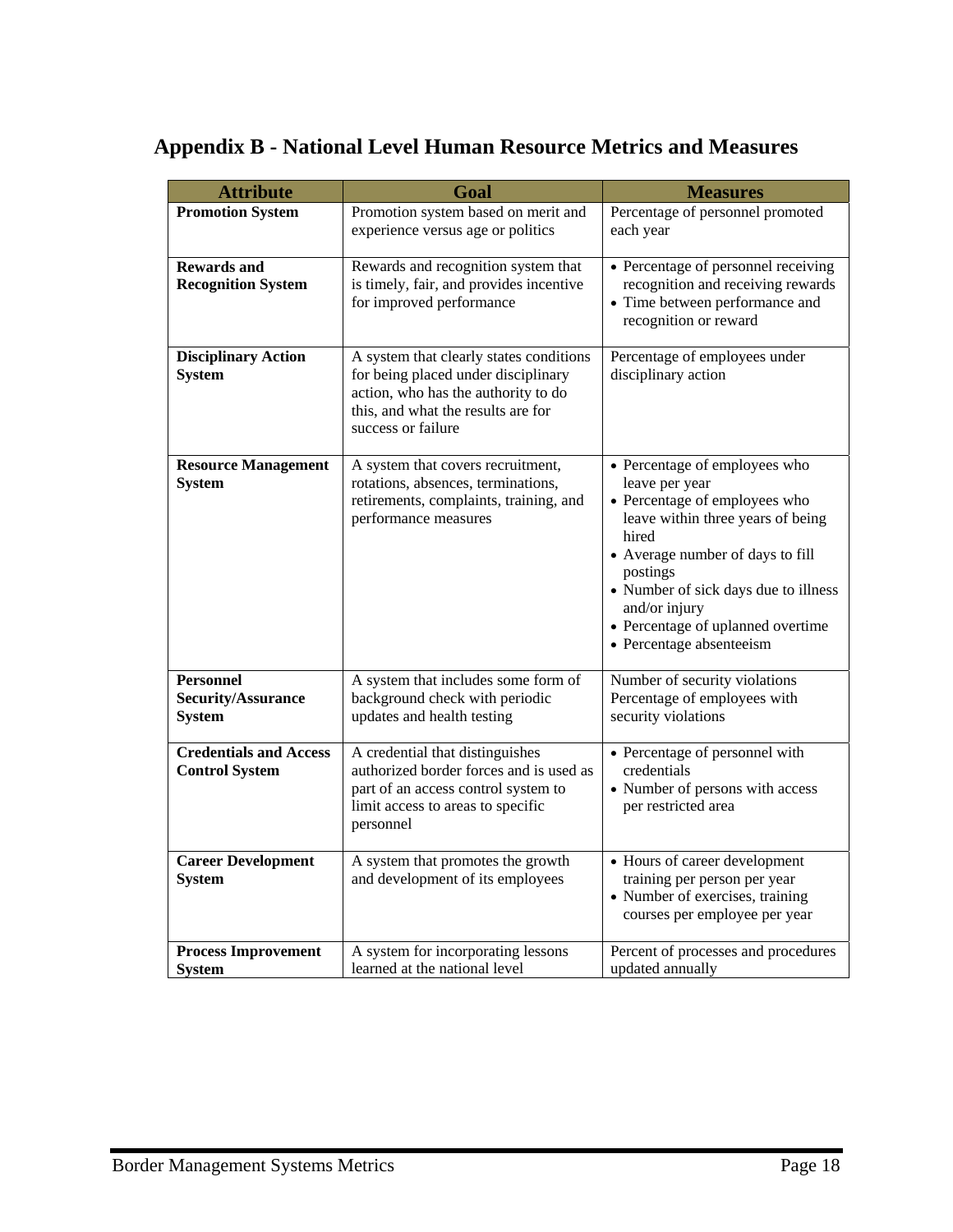### **Appendix C - Quality Function Distribution Sample Chart For Border Management at Frontier Borders**

The horizontal axis lists system design elements for the QFD. A typical frontier border might consist of the following design elements:

- **People** 
	- o Border patrol personnel
	- o Customs
	- o Coast Guard
	- o National or provincial police,
	- o Local police
- **Information** 
	- o Satellite imagery
	- o Video
	- o Direct observation
	- o Human intelligence
		- Ship cargo manifest
		- Ship travel plans
		- Flight plans
- **Equipment** 
	- o Acoustic/Seismic ground sensors
	- o Visual ground sensors
	- o Heat sensors
	- o Radiation sensors
	- o Pressure sensors
	- o Electromagnetic sensors
	- o Magnetic sensors
	- o Radar
	- o Chemical sensors
	- o Buried sensors
	- o Underwater sensors
	- o Airborne visual sensors
	- o Fence/Burm
	- o Land vehicle
	- o Motorboat
	- o Horse or other beast of burden
	- o Cellular phone
	- o Satellite phone
	- o Radio
	- o Wi-Fi
	- o Fiber optic cable
	- o Lind line telephone

An evaluation system is based on the following set of symbols:

| <b>Symbol</b> | <b>Meaning</b>                                    |
|---------------|---------------------------------------------------|
| $\odot$       | Present and directly addresses crossing mode      |
| O             | Present, but indirectly addresses crossing mode   |
| $\wedge$      | Weak correlation between crossing mode and design |
|               | element                                           |
|               | No correlation                                    |

Figure A-1 shows how this might look in a QFD chart with some assessment data. Note that this QFD chart also includes assessment of the difficulty the border management system may have in supporting a particular design element. Additionally, weighting of the design elements can be based on the amount of cross-border traffic types.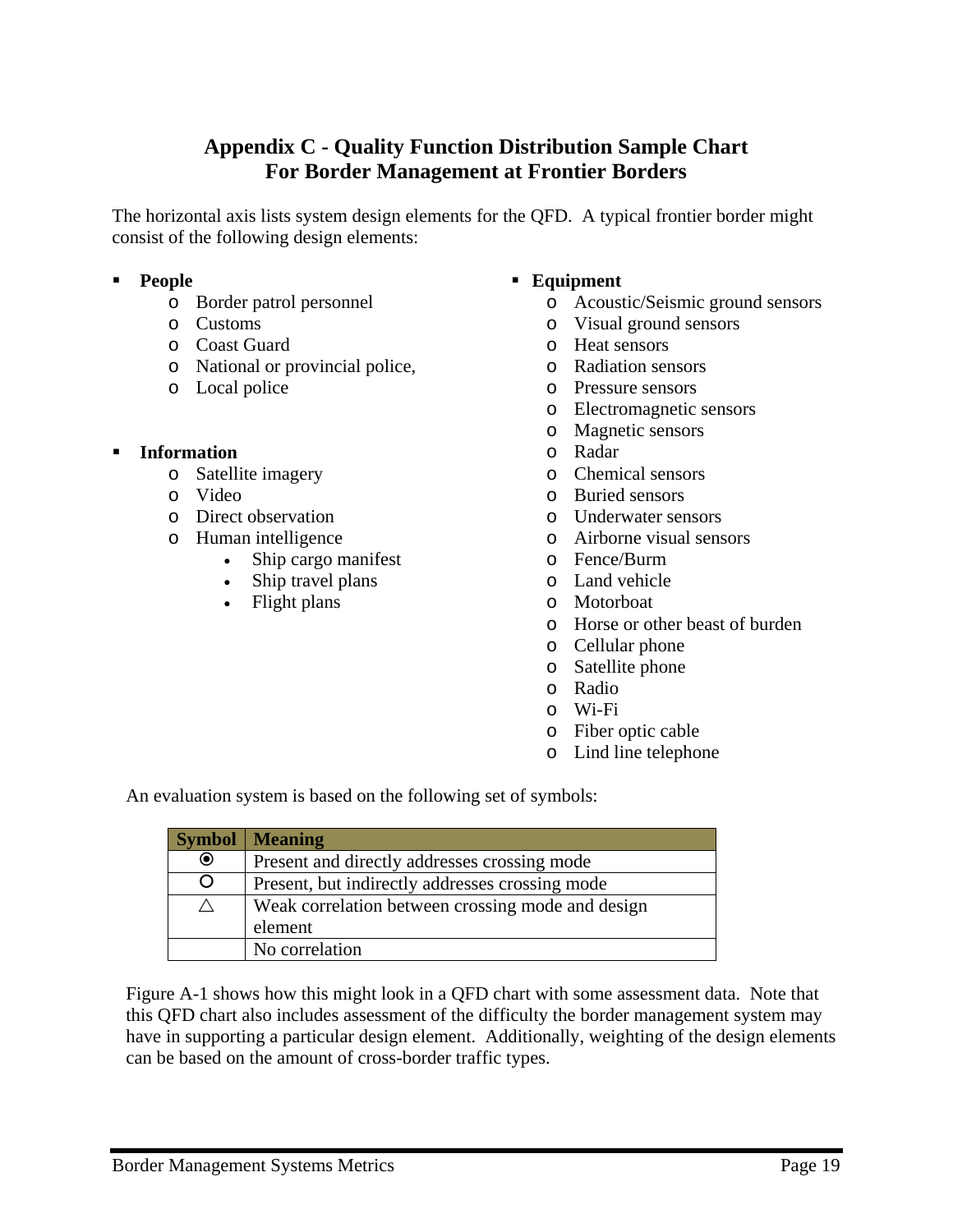

**Figure A-1. QFD Chart**